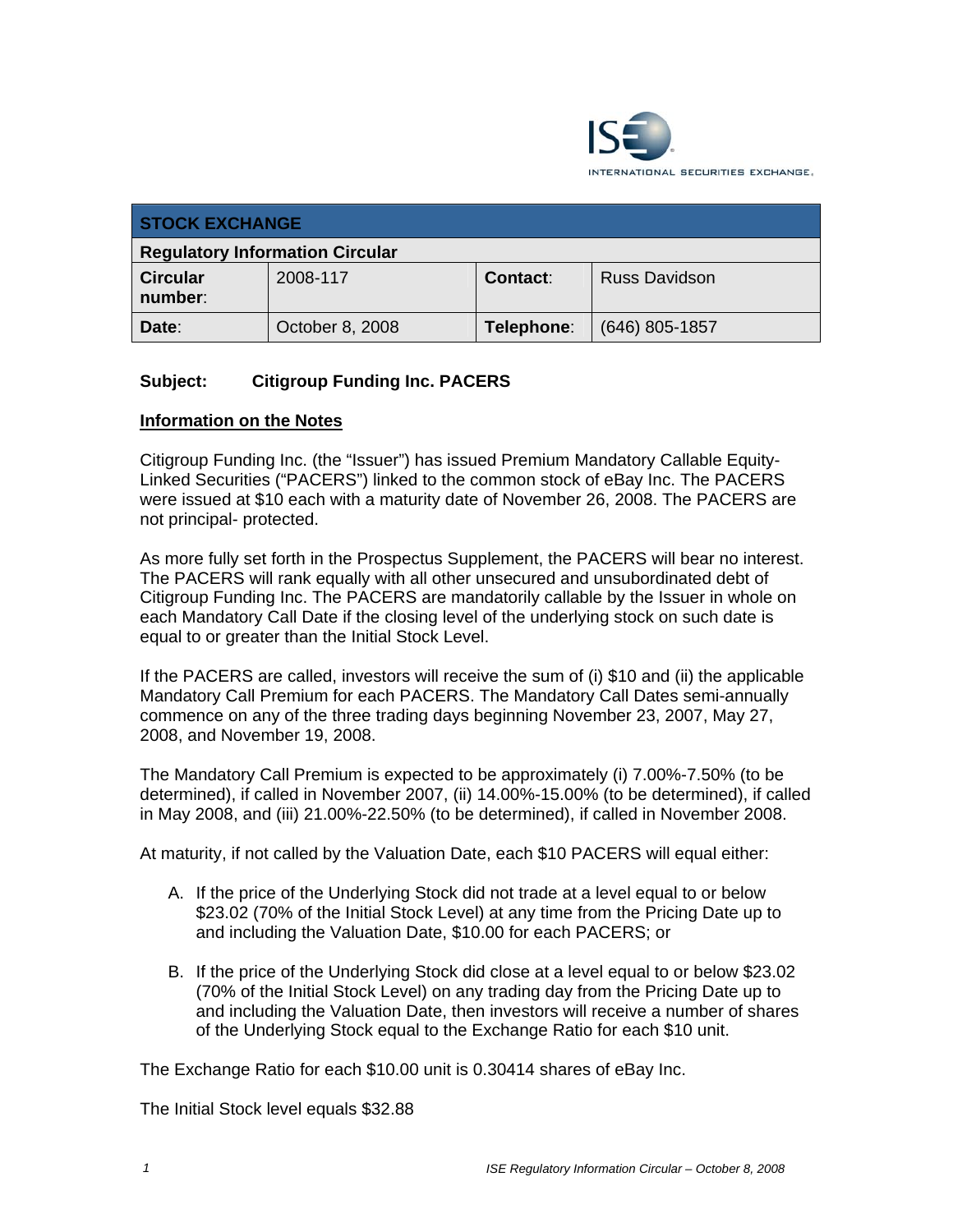Since all potential payments, (whether of coupon or principal) to the investors of the PACERS are the sole responsibility of the Issuer, it is the creditworthiness of Citigroup Funding Inc., not eBay Inc. that stands behind the PACERS.

Investors in PACERS should be aware that eBay Inc. is not involved in the subject offering and have no obligation with respect to these securities whatsoever, including any obligations with respect to the principal amount to be paid at maturity, or to take the needs of the Issuer or holders into consideration. The PACERS are a series of unsecured debt issued by Citigroup Funding Inc. and will be issued in book-entry form.

The Trustee for the securities is The Bank of New York.

The market value of PACERS will depend substantially on the value of the common stock of eBay Inc. Other factors that will likely affect the trading value of PACERS are changes in interest rates, volatility of the underlying stock, time remaining to maturity, the credit rating of the Issuer and dividend yields on the underlying stock.

Trading in the shares on ISE is on a UTP basis and is subject to ISE equity trading rules. The shares will trade from 9:00 a.m. until 4:00 p.m. Eastern Time. Equity Electronic Access Members ("Equity EAMs") trading the shares during the Pre-Market Session are exposed to the risk of the lack of the calculation or dissemination of underlying index value or intraday indicative value ("IIV"). For certain derivative securities products, an updated underlying index value or IIV may not be calculated or publicly disseminated in the Pre-Market hours. Since the underlying index value and IIV are not calculated or widely disseminated during Pre-Market hours, an investor who is unable to calculate implied values for certain derivative securities products during Pre-Market hours may be at a disadvantage to market professionals.

Equity EAMs also should review NASD Notice to Members 03-71 for guidance on trading these products. The Notice reminds members of their obligations to: (1) conduct adequate due diligence to understand the features of the product; (2) perform a reasonable-basis suitability analysis; (3) perform customer-specific suitability analysis in connection with any recommended transactions; (4) provide a balanced disclosure of both the risks and rewards associated with the particular product, especially when selling to retail investors; (5) implement appropriate internal controls; and (6) train registered persons regarding the features, risk and suitability of these products.

#### **This Regulatory Information Circular is not a statutory Prospectus. Equity EAMs should consult the Trust's Registration Statement, SAI, Prospectus and the Fund's website for relevant information.**